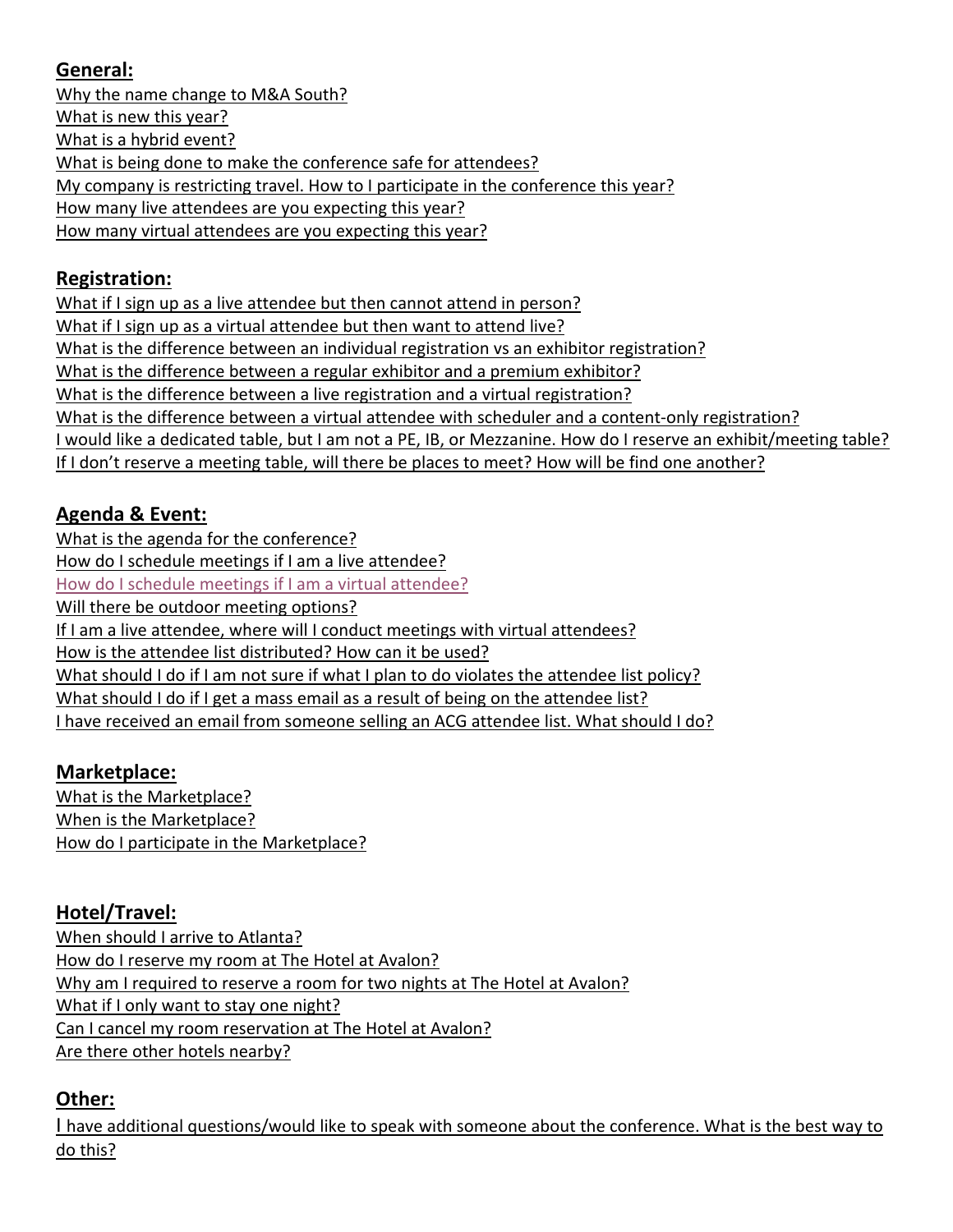## **General: Why the name change to M&A South?**

The Atlanta ACG Capital Connection Conference that was started almost 20 years ago has grown both in terms of overall attendance in in the expanded footprint that is represented. It is also considered to be the flagship/can't‐miss event for dealmakers throughout the south. We wanted the name to reflect this reality.

### **What is new this year?**

The event will be a hybrid event, which will expand the reach of the branding for sponsors and exhibitors. We anticipate a wide variety of first‐time attendees that will take advantage of the virtual option. We have returned to a shorter format in response to feedback from last year. Also, in response to feedback, the event will begin on a Monday and will conclude Tuesday evening, vs ending on Friday like last year. The Marketplace has been expanded to add a Top Golf event for those participating. ACG Atlanta has expanded our efforts to diversify the conference through partnerships with NAIC and the AUC. There will be more content available for those attending and more thought‐leadership opportunities for those participating as sponsors.

## **What is a hybrid event?**

M&A South will offer an exceptional experience for those who attend in person as well as for those who attend virtually. Both live and virtual attendees will be able to take advantage of common elements of the conference as well as elements of the conference that are specific to them. Live and virtual attendees will be able to interact with one another during the conference as well. Virtual attendees will be able to experience elements of the live event via multiple cameras and interviews that will be conducted throughout the event, and Live attendees will be able to interact with virtual attendees via virtual meetings and content streamed into the venue.

### **What is being done to make the conference safe for attendees?**

While there is no way we can guarantee a risk-free environment, we will be doing everything we can to keep live attendees safe. This may include but is not limited to reduced capacity limits at the venue, increased cleaning and PPE equipment, social‐distancing, individually portioned meals vs. buffets, mask adherence, and temperature checks. In addition, the Avalon Conference Center and Avalon Hotel has implemented Best in Class safety standards and cleaning practices which can be viewed (here.) But, if you remain concerned, you will be able to convert your live attendance registration to the virtual option.

## **My company is restricting travel. How to I participate in the conference this year?**

The virtual option is being offered for exactly this purpose. For more information about the virtual attendee experience and see the different options here.

### **How many live attendees are you expecting this year?**

We anticipate/are planning for 600 live attendees. This is considerably less than the reduced-capacity allowance provided to us by the venue in response to the need for social distancing and according to Georgia requirements. We also have the ability to expand to several outdoor (heated) options if necessary.

### **How many virtual attendees are you expecting this year?**

We anticipate/are planning for 400 virtual attendees but can accommodate many more if needed.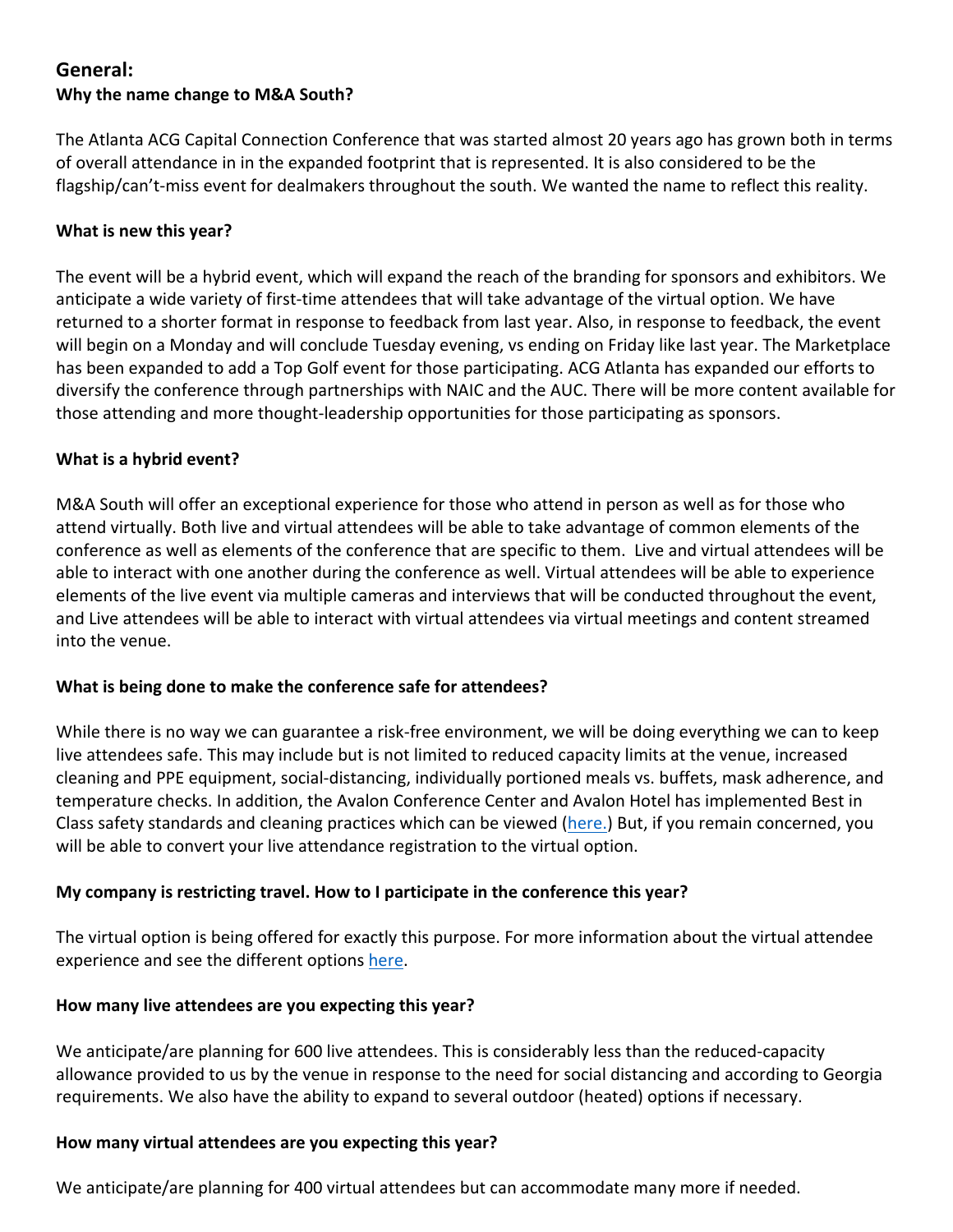## **Registration: What if I sign up as a live attendee but then cannot attend in person?**

We will convert your registration to the virtual option. If you are outside of 10 days (February 12<sup>th</sup>), we can refund you the difference in the registration cost between the live option and the virtual with meeting capability option.

## **What if I sign up as a virtual attendee but then want to attend live?**

Keep in mind that reduced capacity means we might not have the option to convert virtual attendees to live attendees, but if we can, we will. If space is available, you will pay an upgrade fee of \$100 for the difference between virtual and in person. Anyone on the fence should secure their live attendee registration, as it will be easier to convert you to a virtual option.

## **What is the difference between an individual registration vs an exhibitor registration?**

Individual registrants are just that – people who attend as individuals. Exhibitors have all of the benefits of exhibitors as well as a stationary exhibit table and meeting space for the entirety of the conference.

## **What is the difference between a regular exhibitor and a premium exhibitor?**

A regular exhibitor will have a 6' exhibit table for the duration of the conference and one (1) regular attendee. A premium exhibit table will also have an additional meeting table behind their exhibit table for the duration of the conference, two (2) regular registrations,2 and one (1) content only badge. All exhibitors are able to add additional attendees (either in‐person or fully virtual) at an added cost.

### **What is the difference between a live registration and a virtual registration?**

All live attendees will receive the attendee list ahead of the conference, a conference badge as well as access to the venue throughout the conference, and all meals and libations provided over the two‐day period. All attendees will have access to the conference via the virtual site, including pre‐recorded and streamed videos.

Virtual attendees with access to the meeting platform will also receive the attendee list and ability to use the scheduling tool for virtual meetings. Virtual content‐only participants will only have access to the virtual content. They will NOT have access to the attendee list or meeting platform. The virtual content only registration is intended for those not using the conference for networking purposes.

### **What is the difference between a virtual attendee with scheduler and a content‐only registration?**

Virtual attendees with the scheduler and meeting platform add‐on purchase will receive the attendee list and will have the ability to use the scheduling tool and virtual meeting platform during the conference on Monday and Tuesday as well as through Wednesday. Those who do not purchase this add‐on are considered content‐ only participants that do not intend on using the conference for networking purposes. Content‐only attendees will not receive the attendee list or access to the scheduler or virtual meeting tool.

## I would like a dedicated table, but I am not a PE, IB, or Mezzanine. How do I reserve an exhibit/meeting **table?**

We can accommodate this via a variety of sponsorship levels – please see our sponsor page here or reach out to ACGAtlanta@acg.org for more information.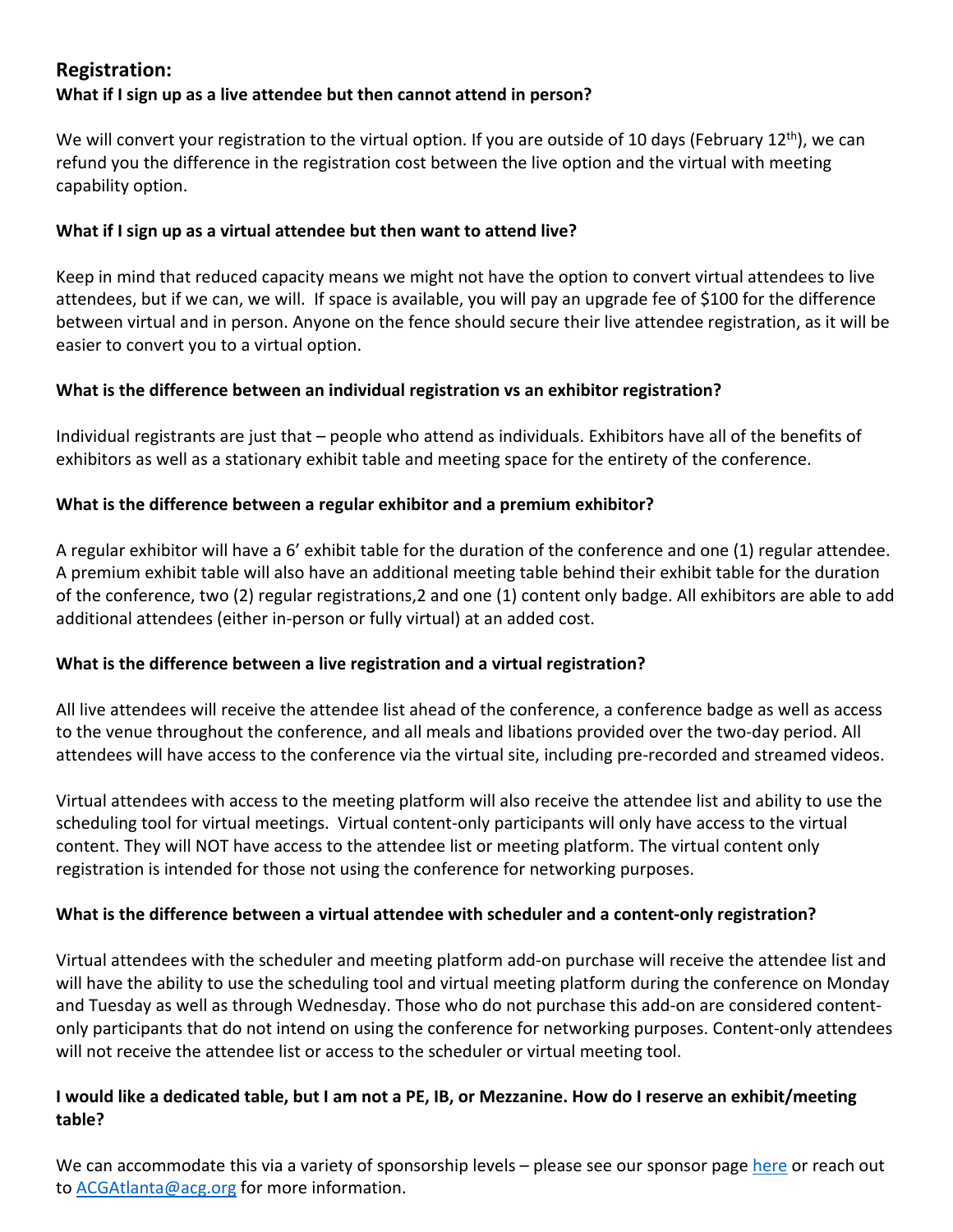### If I do not reserve a meeting table, will there be places to meet? How will be find one another?

Yes. It is possible that the person you are meeting with has a dedicated meeting space, or if not, there is also a dealmaker's lounge with open seating as well as several other areas to meet throughout the venue. The venue will have large balloons dispersed throughout the conference floor and other places throughout the conference hall that can be used as reference points.

## **Agenda & Event:**

### **What is the agenda for the conference?**

Registration will open at noon on Monday February 22<sup>nd</sup>. The conference will run Monday afternoon and allday Tuesday. The full agenda can be found here.

#### **How do I schedule meetings if I am a live attendee?**

Once you have received the attendee list, please use the online schedule platform to schedule both in person and virtual meetings. The online scheduling tool will be available beginning January 4<sup>th</sup>.

### **How do I schedule meetings if I am a virtual attendee?**

The scheduling tool and attendee list will be available the week of January 18<sup>th</sup> and will facilitate this.

#### **Will there be outdoor meeting options?**

We do anticipate having outdoor meeting options, if possible.

### **If I am a live attendee, where will I conduct meetings with virtual attendees?**

You may do this at your dedicated meeting table, if applicable, and we will also have a dedicated area for meetings with virtual attendees should you not want to conduct these at your exhibit space.

#### **How is the attendee list distributed? How can it be used?**

The attendee list is sent several times leading up to the event in excel format. It can only be used for the purposes of setting up meetings during the conference and for individual follow‐up immediately after the conference. It is not to be used for mass mailings of any time, including mass emails to the entire list to solicit meetings (these are not effective anyway, and are poorly received.) The intent of the provision of attendee lists is to facilitate targeted networking and meaningful business connections prior to, at, and directly following the event. Acceptance of the attendee list implies agreement to the specific terms and conditions stated on the attendee list. Additionally, the attendee list cannot be distributed to outside parties not directly associated with the event or conference, nor can it be used for mass solicitation purposes of any kind. Sponsors, exhibitors, and registered attendees found to be in violation of ACG Atlanta policies and agreements voluntarily forfeit all of the remainder of the sponsor or attendee benefits that were to be provided to them.

### What should I do if I am not sure if what I plan to do violates the attendee list policy?

Please reach out to use ahead of using the attendee list. You are strongly encouraged to receive confirmation from Melanie Brandt, President & CEO, in advance to ensure that any planned attendee list usage does not conflict with the attendee list usage policy.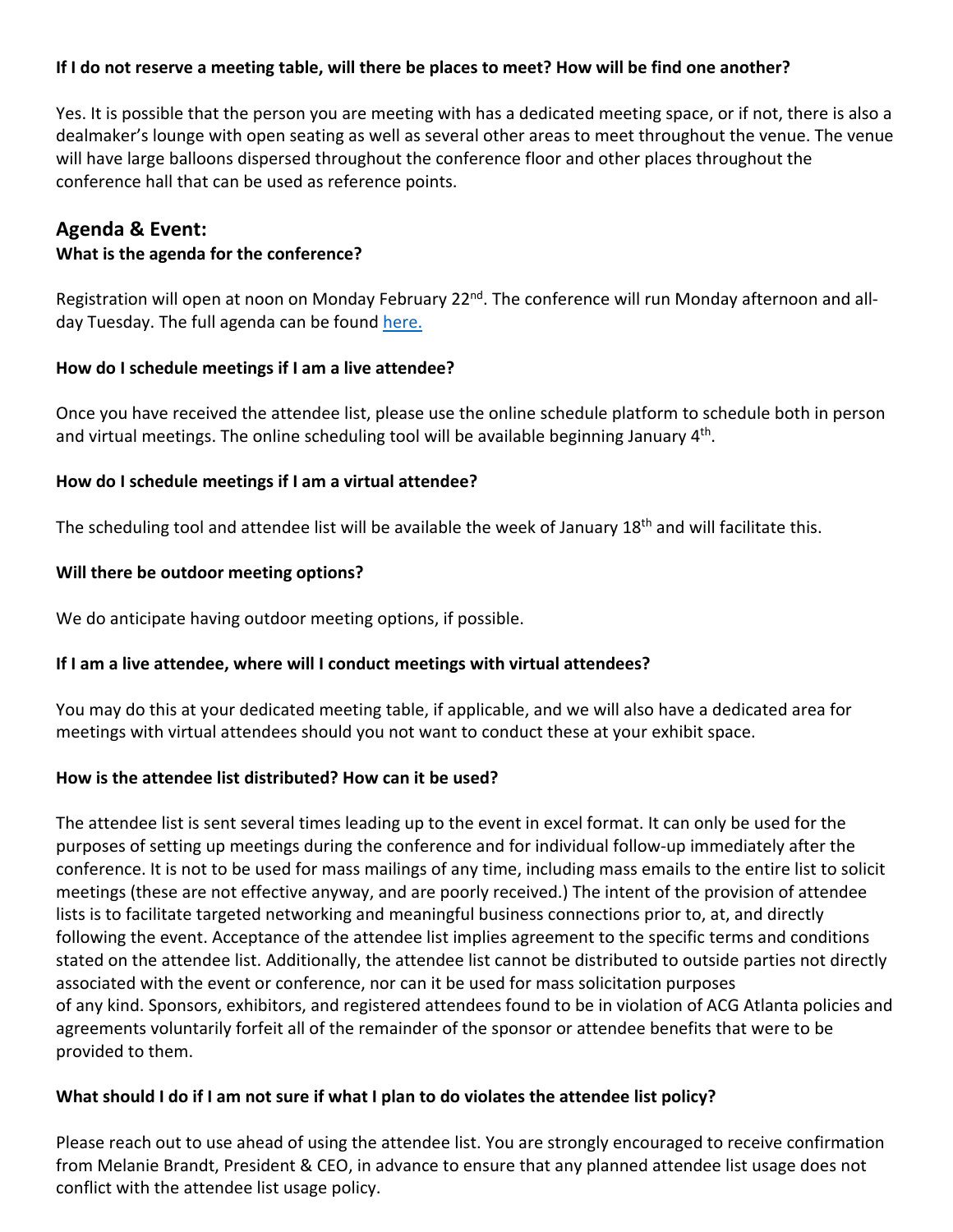### **What should I do if I get a mass email as a result of being on the attendee list?**

Please forward it to acgatlanta@acg.org.

#### **I have received an email from someone selling an ACG attendee list. What should I do**?

These are usually scams/phishing emails that have originated overseas, designed to get your credit card information. We do not suggest giving it to them. You are welcome to send it to us and we will in turn send it to the Global ACG legal team, who may or may not issue a letter. Or you can just simply delete the email and block the sender (you may need to do this multiple times.)

### **Marketplace: What is the Marketplace?**

ACG Atlanta identifies and celebrates the fastest‐growing middle market companies every year. The Marketplace provides a way for these companies and other portfolio companies and the investors who attend the conference to connect directly in both a "speed networking" and social environment.

#### **When is the Marketplace?**

The Marketplace will be in the afternoon of Tuesday February 23rd. There will be "speed networking" at the Hotel at Avalon & Conference Center followed by a social networking event at Top Golf Alpharetta.

#### **How do I participate in the Marketplace?**

All PE exhibitors are invited to both attend the Marketplace and to submit their portfolio companies who would also be interested in participating. Interested? Contact us at acgatlanta@acg.org.

### **Hotel/Travel: When should I arrive to Atlanta?**

Registration for the conference will open at noon on Monday February 22<sup>nd</sup>. We do have room in the hotel block for Sunday night if you would like to arrive on the  $21^{st}$ . If not, we suggest taking a flight or driving in on Monday morning.

#### **How do I reserve my room at The Hotel at Avalon?**

Please use this webpage to book your room. ACG Atlanta does not partner with any outside firm to book rooms. Should you receive an offer from someone other than ACG, it is a scam/phishing email. We do not suggest you reply.

#### **Why am I required to reserve a room for two nights at The Hotel at Avalon?**

The hotel requires us to secure rooms for multiple nights.